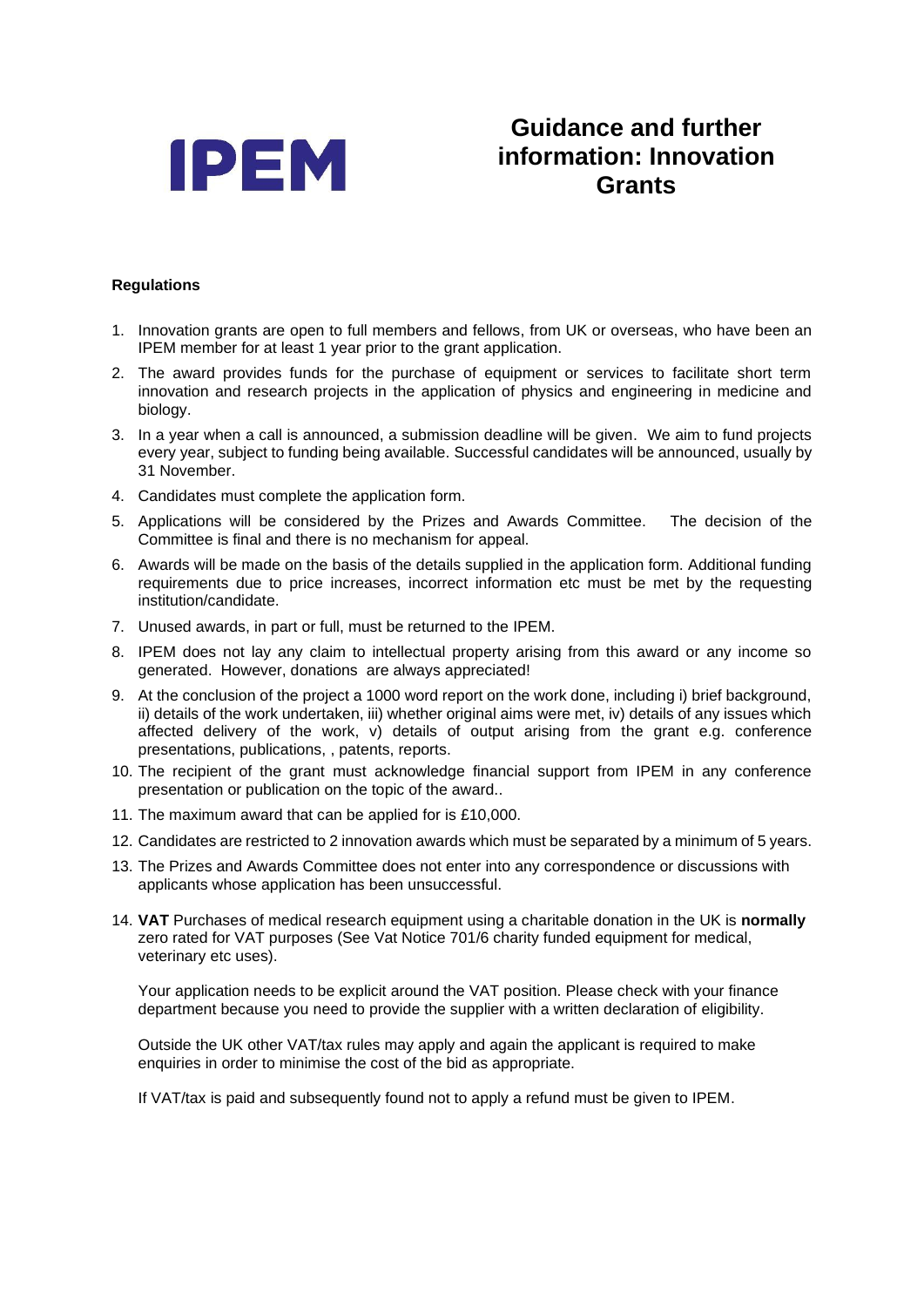## **Application**

- 1. A wide interpretation is permitted in the definition of 'innovation'. This can be in any area relevant to physics and engineering applied to medicine and biology including healthcare practice, medical device design, research and teaching.
- 2. The following costs are allowable; staff costs, equipment purchase and hire, licensing costs, e.g. software, facilities costs, e.g. research imaging costs where there is an audited charging mechanism, consumables, essential travel in economy taking advantage of advance purchase to secure cheapest costs.
- 3. IPEM will not fund general contributions to the running costs of a research group, studentships, employer costs including overheads, the costs of staff already being paid, use of existing equipment, unless this is operated as a pay-for-use service under a transparent audited arrangement,, attendance at conferences and educational events, consultancy costs.
- 4. The case for support should be a maximum of 3 pages long and structured as a mini-grant application and should cover the following
	- Background. Provide sufficient background to justify the aim of the project. This should include relevant journal references, details of commercial products including weblinks, and any other relevant material. Diagrams and images are allowed.
	- Aims and objectives. Clearly defined aim and objectives against which the success of the project can be evaluated.
	- Methods. Proposed methods in sufficient detail to allow assessors to take a decision on whether these are reasonable and achievable. Diagrams and images are allowed.
	- Key outputs and future work. Describe the main outputs e.g. papers, patents etc) and any future work which will arise from the project (eg. grant application using pilot data from the project.
	- References. List of journal references and links to other relevant information.
	- Full breakdown of costs with details rather than estimated costs.
	- Who will do the work
	- How will the people engaged in the work be funded
	- How much time will the people engaged in the work devote to the project
	- **Timeline**
- 5. We need to be assured that the grant you are requesting is in line with IPEM's charitable objective to advance for the public benefit the application of physics and engineering to medicine or biology. Please use this box to explain in lay terms how your project, or its potential outcomes could ultimately provide public benefit. This section will be reviewed by lay members of Prizes and Awards Committee.
- 6. There should be a supporting statement from the Head of Department.
- 7. Quotations for equipment can be included in an appendix.
- 8. The following examples are provided to help candidates understand the level of detail required in the case for support. Each of the examples below is likely to result in funding not being approved:
	- Applications where the work has been previously undertaken, or where there is already a commercially available device.
		- $\circ$  A simple literature search or even a google search can help identify these instances. The purpose of the literature review is to highlight the current state of the art and to demonstrate that the candidate is aware of this by the inclusion of relevant references.
		- Applications where there is no clear aim and no clear output.
			- Funding is not provided for general 'activity'. Applications must clearly focus on the innovation, how it will be delivered and what constitutes success.
	- Applications which rely on evaluation of a key methodology developed by the candidate, but for which there are insufficient details of the methodology.
		- $\circ$  The background and methodology sections should describe the methodology in sufficient detail for the assessment panel to understand this. If the methodology is published then there should be reference to a journal paper.
		- Applications which ask for funding which falls under the disallowed costs.
		- Candidates must make themselves aware of the allowed and disallowed costs.

## **Criteria against which the application will be assessed, and assessment procedure**